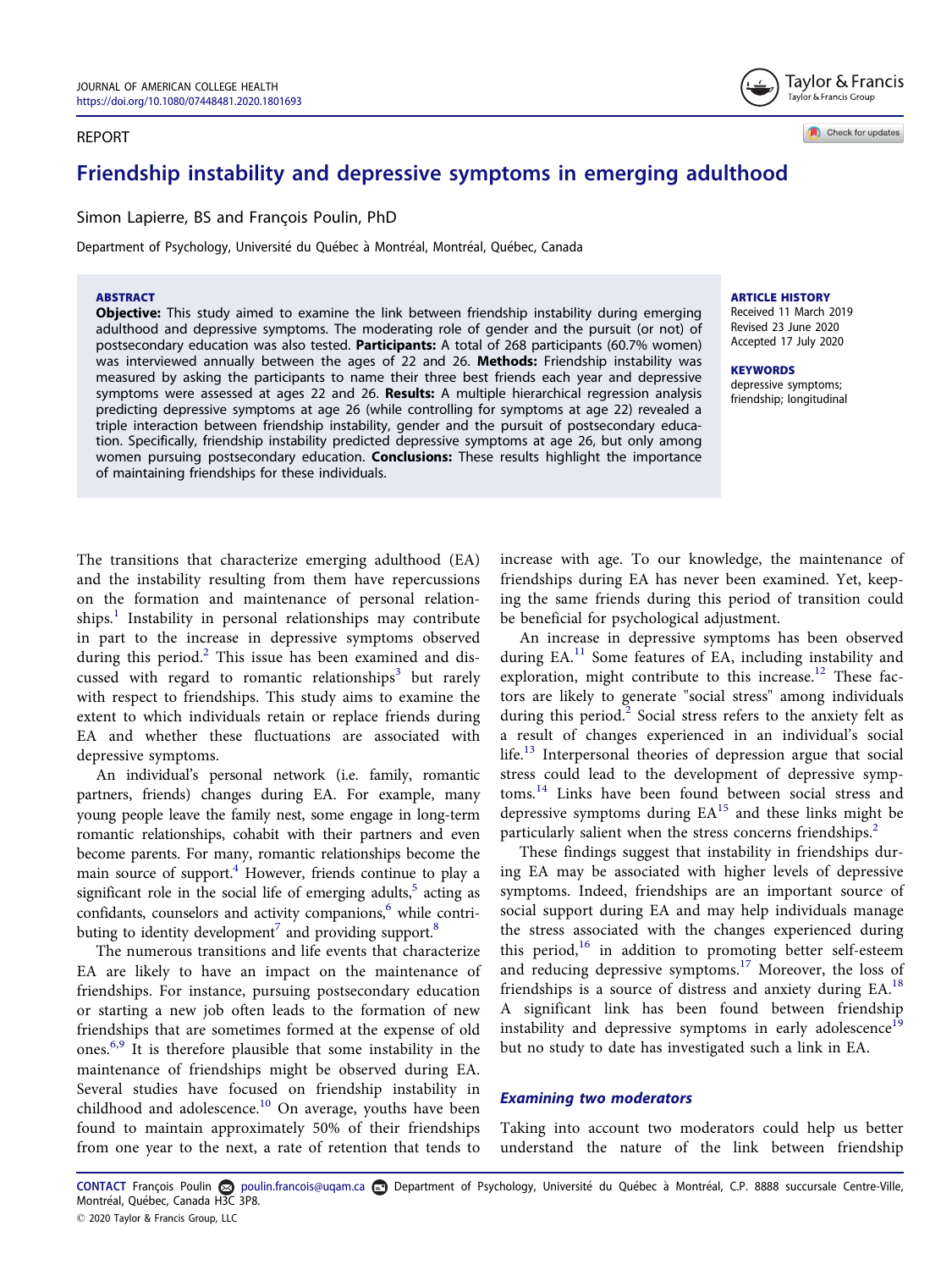<span id="page-1-0"></span>instability and depressive symptoms in EA: the pursuit (or not) of postsecondary education and gender.

Approximately 60% of emerging adults pursue postsecondary education, while most others join the labor market.<sup>20</sup> Differences can be observed between these two pathways when it comes to maintaining friendships and the prevalence of depressive symptoms. On the one hand, studies report that a significant proportion of friendships is replaced following the transition to postsecondary education.<sup>21,[22](#page-4-0)</sup> On the other hand, nearly a quarter of college and university students report experiencing difficulties in their academic functioning because of depressive symptoms.<sup>[23](#page-4-0)</sup> In general, emerging adults pursuing postsecondary education present a series of unique risk factors that can lead to the development of depressive symptoms. Some of these factors are linked to stress resulting from changes in social relationships, particularly friendships.<sup>24</sup> These emerging adults thus appear to be particularly at risk of being affected by changes in their friendships during this period. These changes may lead to a considerable loss of social support, found to be a very significant stressor related to post-secondary education.<sup>[25](#page-4-0)</sup>

Gender differences in depressive symptoms and friendships have been reported during EA, with women presenting higher levels of depressive symptoms,<sup>[26](#page-4-0)</sup> and reporting having more intimate and committed friendships than men.<sup>1</sup> However, this commitment appears to result in more frequent friendship break-ups, with women reacting more strongly to conflict situations.<sup>[16](#page-4-0)</sup> Women also appear more likely to present separation anxiety than men.<sup>[27](#page-4-0)</sup> Friendship instability could therefore affect women more than men.

The first goal of this study was to examine the link between friendship instability between the ages of 22 and 26 and the presence of depressive symptoms at age 26, taking into account the initial level of symptoms (at age 22). The second goal was to test the moderating effect of the pursuit (or not) of postsecondary education and gender on this link. The link between friendship instability and depressive symptoms was expected to be stronger for individuals pursuing postsecondary education and for women. Finally, the interaction between the two moderators was also explored, although no hypothesis was formulated.

## **Methods**

#### **Participants**

This study was part of a longitudinal research project initially involving 390 Grade 6 students (58% women) at eight schools in a major city in Canada (Province of Quebec). Most were Caucasian (90%) and came from families with an average annual income of over \$50,000 (68%). These participants were assessed annually up to age 26 on various aspects of their social development and personal relationships, and the rates of retention varied between 77% and 82% of the initial sample. The data used for this report were collected each year from 2013 to 2017 when participants were between the ages of 22 and 26. Participants who took part in these five waves of assessments constituted the selected

sample ( $n = 268$ ; 60.7% women). They were more likely to be women  $(X^2 = 10.66, p < 0.01)$ .

### Procedure

At ages 22 and 25, a trained research assistant went to the participants' homes and provided the questionnaires to complete. At ages 23, 24 and 26, structured telephone interviews were conducted by research assistants. Participants provided written consent and received financial compensation each year. Ethical approval was granted by the Research Ethics Committee of the authors' university.

## **Measures**

#### Friendship instability between the ages of 22 and 26

Each year between the ages of 22 and 26 (five times), the participants were asked to identify their three best friends (first and last names). Based on the procedure developed by Chan and Poulin, $19$  the total number of different friends named during this period was calculated. This score could theoretically range from 3 to 15, with a value of 3 indicating that the participant had named the same 3 friends at each assessment and a value of 15 indicating that the participant had consistently named different friends. A higher value reflects greater instability.

## Depressive symptoms at ages 22 and 26

Depressive symptoms were measured at two time points using the shortened version of the Center for Epidemiologic Studies Depression Scale.<sup>[28](#page-4-0)</sup> This short version was developed and validated by Anderson et al.<sup>[29](#page-4-0)</sup> and includes 10 of the 20 original items. Participants were asked to specify how often they had presented certain behaviors, thoughts or emotions during the previous week using a four-point Likert scale. An average score was calculated at each age (alpha  $= .81$  at age 22 and .76 at age 26).

#### Postsecondary education

Participants were asked to indicate the highest level of education attained using five options: (1) secondary education not completed, (2) secondary education completed and no further education pursued, (3) attending junior college, but not yet graduated, (4) junior college completed, (5) attending university. These response options were then grouped into two categories for the analyses: (1) Non-pursuit of postsecondary education (options 1 and 2; 47% of the sample) and (2) Pursuit of postsecondary education (options 3, 4 and 5; 53%).

#### Results

## Preliminary analyses

Over the five-year period, on average, the participants named 6.20 different friends (SD = 1.79; ranging between 3 and 12). Women reported a higher number of different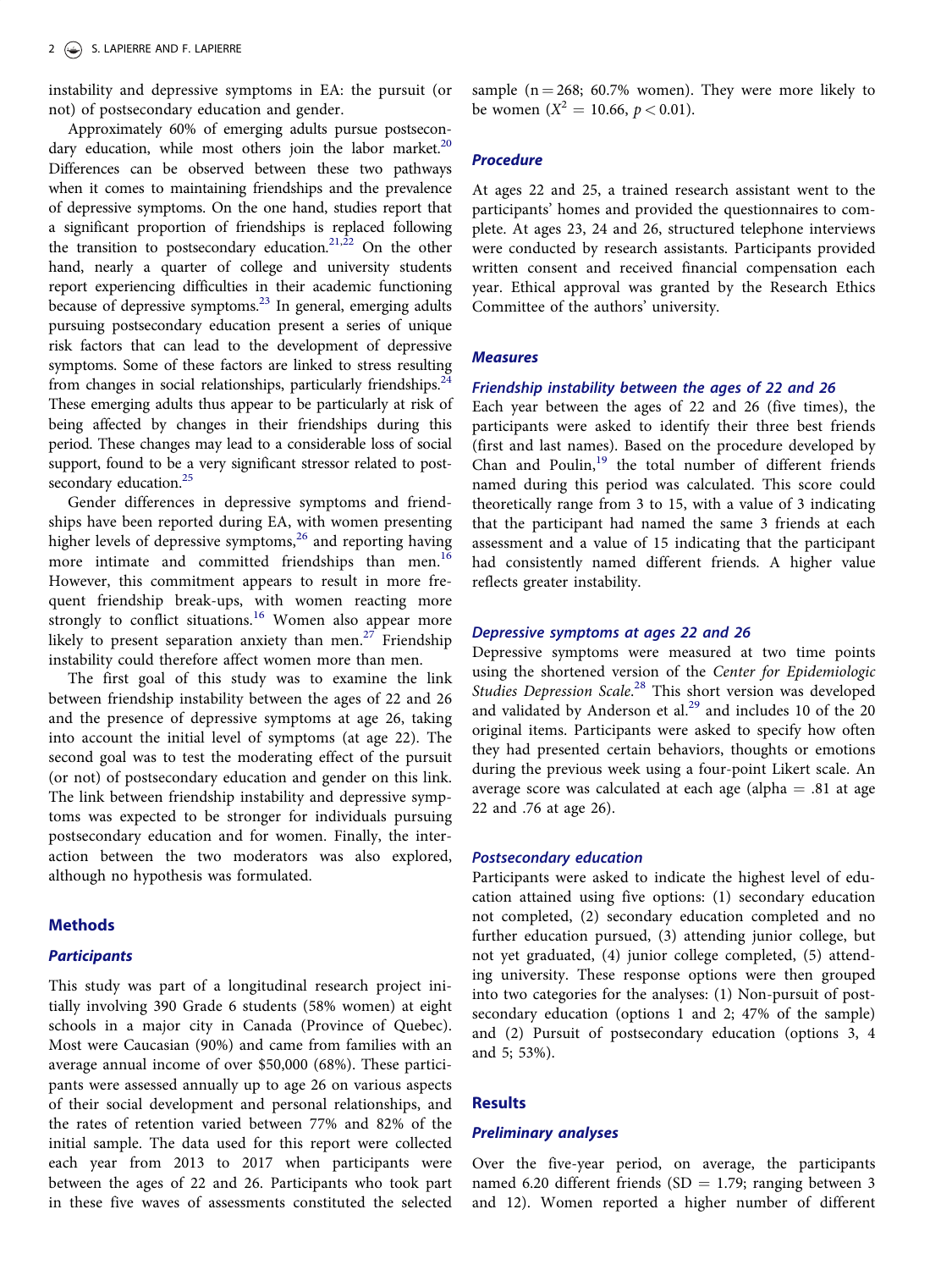<span id="page-2-0"></span>friends ( $M = 6.40$ ; SD = 1.85) than men ( $M = 5.89$ ; SD = 1.68;  $t(319) = 2.45$ , p < 0.05). Participants who were pursuing postsecondary studies reported a higher number of different friends  $(M = 6.46; SD = 1.82)$  than those who were not  $(M = 5.91; SD = 1.72; t(319) = -2.78, p < 0.01$ .

Bivariate correlations were calculated between friendship instability and depressive symptoms at ages 22 and 26. The results show that friendship instability was not significantly associated with depressive symptoms at age 22 ( $r = .08$ , n.s.) or at age 26 ( $r = .06$ , n.s.).

## Main analyses

The link between friendship instability and depressive symptoms, as well as the two moderators, was examined using a moderation procedure in the Process macro for SPSS (v.3.4). The two dichotomous moderators were coded as dummy variables and the continuous variables (depressive symptoms at ages 22 and 26 and friendship instability) were standardized prior to the analyses. The interaction terms were coded using the dummy and standardized variables. This procedure allowed the examination of the triple interaction between the independent variable (friendship instability) and the two moderators (gender, and post-secondary education status), as well as the simple effect of both the moderators on the relationship between friendship instability and depressive symptoms. A significative triple interaction was found between the two moderators and the independent variable in its relationship to depressive symptoms at age 26, while controlling for depressive symptoms at age 22.The results of this triple interaction are presented in Table 1.

The analysis of simple effects reveals that the moderator effect of the post-secondary education status on the relationship between friendship instability and depressive symptoms differs in men and women. This moderator effect is present in women ( $\beta = .39$ ,  $p = .014$ ), but not in men ( $\beta = -.15$ ,  $p = .45$ ).

Finally, the effect of friendship instability on depressive symptoms at age 26 was evaluated at every level of both the moderators. It is observed that the relationship is different across the level of both these variables. For men, the association between friendship instability and depressive symptoms was not significant both for those who had begun or finished some sort of postsecondary education ( $\beta = 0.09$ , p  $=$ .50) and for those who did not begun or finished some sort of postsecondary education ( $\beta = -.06$ , p = .68). For women, these is a significant interaction between friendship instability and depressive symptoms for those who begun or finished some sort of postsecondary education ( $\beta = .20$ , p  $(1,02)$ , but not for those who did not began or finished some sort of post-secondary education ( $\beta = -.19$ , p = .14).

#### **Discussion**

This study aimed to test the hypothesis that instability in friendships during EA would be positively associated with depressive symptoms. In addition, this link was not expected

Table 1. Multiple hierarchical regression predicting depressive symptoms at age 26.

| Variables                        |        | SD $\beta$ |         | D      |
|----------------------------------|--------|------------|---------|--------|
| Depressive symptoms at 22        | .24    | 0.06       | 4.11    | $**$   |
| Gender                           | $-.35$ | 0.18       | $-2.00$ | $*$    |
| Postsecondary education          | $-.14$ | 0.15       | $-0.91$ | ns     |
| Friendship instability           | $-.19$ | 0.13       | $-1.45$ | ns.    |
| Instability X Gender             | .28    | 0.19       | 1.50    | ns     |
| Instability X Education          | .39    | 0.16       | 2.47    | $**$   |
| <b>Gender X Education</b>        | .26    | 0.24       | 1.07    | ns     |
| Instability X Gender X Education | $-.54$ | 0.26       | $-2.11$ | $\ast$ |

Note:.

 $^{\ast}p < .05$ ;.  ${}^{**}p < .01$ .

to apply to all, but rather to be more pronounced for women and for individuals pursuing postsecondary education.

A higher level of friendship instability was observed among women compared to men. Research indicates that women's friendships tend to be warmer, more intimate, more open to feelings, and therefore more supportive, than men's.<sup>[30](#page-4-0)</sup> However, the many transitions that take place during EA limit the amount of time young people can spend with their friends, $31$  which may result in a greater loss of social support for women than for men. This loss might in turn be perceived as the breaking of a social norm for women<sup>[16](#page-4-0)</sup> and encourage them to move toward new friendships. Finally, emerging adults who were pursuing postsecondary education reported a higher level of friendship instability than those who were not. This result is in line with previous studies showing that the transition to postsecondary education leads individuals to make new friends at the expense of old ones.<sup>[19,21](#page-4-0)</sup>

#### Friendship instability and depressive symptoms

Our analyses revealed that friendship instability was positively associated with depressive symptoms in EA, but only among women who pursued postsecondary education. Importantly, this link was observed after controlling for the initial level of depressive symptoms. Several explanations can be put forward to account for this result. First, given that women's friendships are more intimate and more emotionally close than those of men, $32$  women who experience instability may suffer more and experience more depressive symptoms since this instability involves a greater loss of social support for them. Following our conceptualization of instability, a loss of friends should normally be accompanied by the formation of new friendships. However, since the quality of friendships, in terms of intimacy and support, is greater for relationships that have existed for a longer time,<sup>6</sup> it is possible that the contribution of these new friendships to the well-being of young people is not enough to compensate for the loss of older ones. Second, pursuing postsecondary education can also lead to some apprehension among women about maintaining their friendships. This apprehen-sion has been defined by the term "Friendsickness".<sup>[18](#page-4-0)</sup> Researchers have found that individuals, particularly women, who were anxious about losing friends as a result of the transition to postsecondary education showed poorer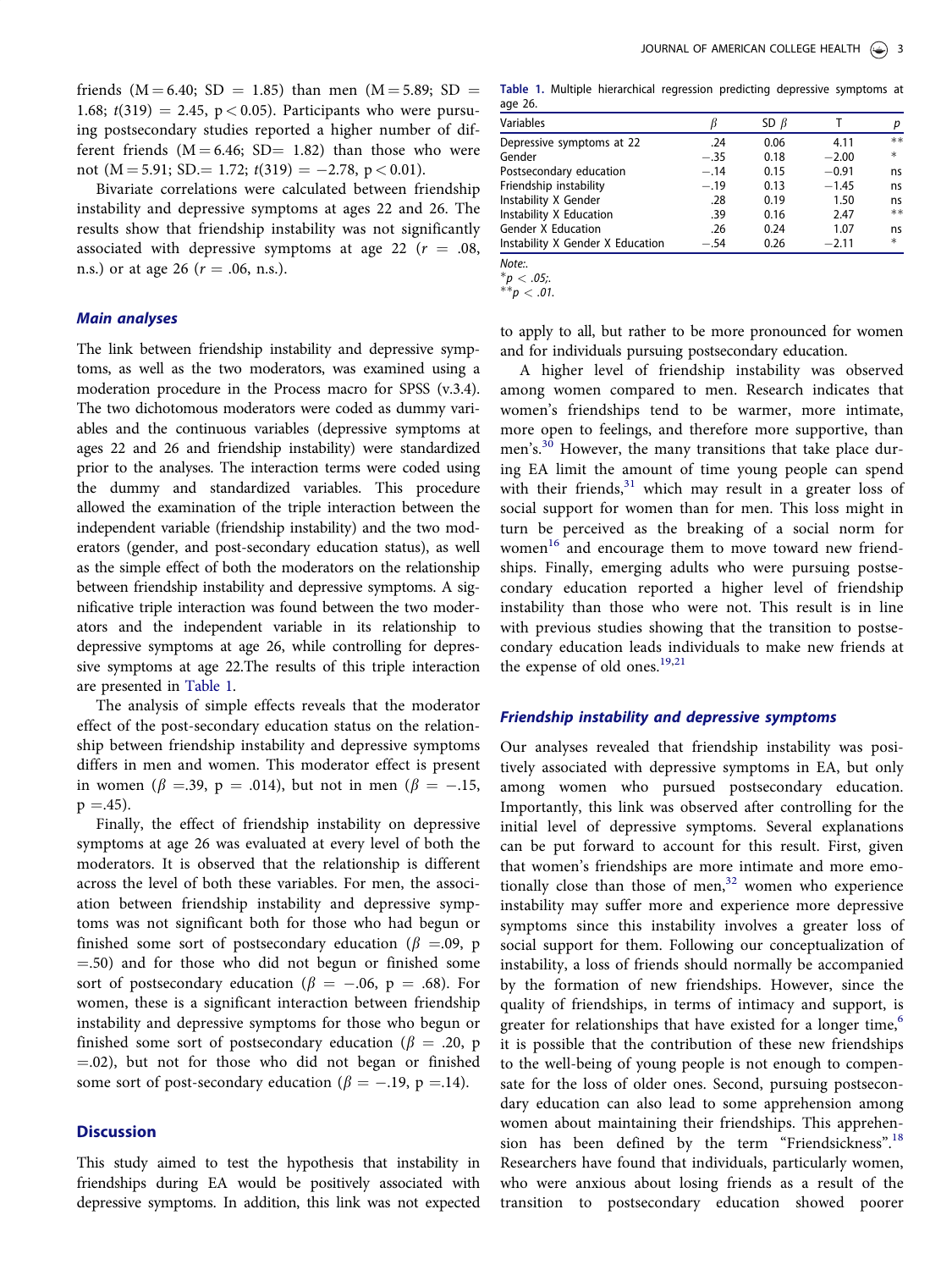<span id="page-3-0"></span>adjustment to university, as well as greater feelings of loneliness and more guilt following the loss of friendships.

Why did friendship instability not affect men, including those who were pursuing postsecondary education? On the one hand, the main function of men's friends is to act as activity partners.<sup>[16](#page-4-0)</sup> It is therefore plausible that men's friendships may be more easily replaceable than those of women, particularly in the context of the transition to postsecondary education. On the other hand, for many emerging adult men, the main source of social support is their romantic partner, while friends continue to perform this function for women.<sup>3</sup>

## Strengths, limitations and future research directions

This study presents several strengths. Friendship instability was measured over a long period of time during EA (ages 22 to 26) by identifying friends at five different occasions, and depressive symptoms were measured at the beginning and end of the period covered. Moreover, by including both emerging adults who were and those who were not pursuing postsecondary education, the present study stands out from most other research covering this period, which is often based solely on university students.<sup>[20,31](#page-4-0)</sup>

These findings should be interpreted with cautions as the effect size was relatively small. The expected link between friendship instability and depressive symptoms was not found in the total sample but rather for a specific subgroup. This result is exploratory and may be due to the sheer number of comparisons conducted. Moreover, the finding regarding this subgroup should be replicated in other samples to allow for generalization. Finally, this study is based on a correlational design and we cannot exclude the possibility that the observed effect may be caused by a third variable.

Other limitations must also be considered. First, participants were asked to name three best friends. It is possible that some participants had a larger or smaller number of friends that they considered to be "best friends" at the time of the assessments. For example, a study found that young adults generally identify between 2 and 5 friends that they consider to be very  $close^{32}$  $close^{32}$  $close^{32}$  and another recent study reported this number to vary between 3 and 4.<sup>[33](#page-4-0)</sup> Although our procedure had the advantage of being uniform, it may have artificially affected the measure of instability and research also underlined the impact of emotional well-being on young adults' number of close friends.<sup>[33](#page-4-0)</sup> Second, reciprocity of the nominations was not taken into account in this study, even though it is considered an important com-ponent of friendship.<sup>[34](#page-4-0)</sup> Third, our measure of pursuing postsecondary education was quite static and could be improved. Educational pathways during EA are often more complex than what was reflected here and sometimes involve reorientations, interruptions and returns to school.

Despite the use of a longitudinal design, this study did not make it possible to establish the direction of the links between friendship instability and depressive symptoms. We were able to show that friendship instability could predict change in depressive symptoms for women who were pursuing postsecondary education, since the initial level of this variable was considered. However, it is possible that the opposite effect may also operate. Interpersonal theories of depression<sup>[35](#page-4-0)</sup> argue that a depressive state may affect an individual's ability to maintain personal relationships, and that the presence of depressive symptoms may also cause his or her friends to take some distance. Only a longitudinal design wherein friendship instability and depressive symptoms are both assessed jointly at several time points would make it possible to test for these bidirectional effects.

## **Conclusions**

The present study shed light on the links between friendship instability and depressive symptoms in EA. Specifically, such a link was observed only among women pursuing postsecondary education. Further research could shed light on the direction of the link between friendship instability and depressive symptoms. The results obtained also highlight the role played by friendship in psychological adjustment during EA. Those informations might prove useful in the intervention and prevention of depression amongst emerging adults. Specifically, the importance of maintaining close friendship should be addressed in prevention programs developed for college students. Several prevention programs for depression address the interpersonal relationship and friendship as a part of their content.<sup>[36](#page-4-0),[37](#page-4-0)</sup>

#### Conflict of interest disclosure

The authors have no conflicts of interest to report. The authors confirm that the research presented in this article met the ethical guidelines, including adherence to the legal requirements, of Canada and received approval from the Institutional Review Board of Université du Québec à Montréal.

## Funding

This research was supported in part by grants from the Social Sciences and Humanities Research Council of Canada [Grant No. 435-2012-1171] and from the Fonds de Recherche du Québec sur la Société et la Culture [Grant No. 2008-AC- 118531].

## References

- [1.](#page-0-0) Collins A, van Dulmen M. Friendships and romance in emerging adulthood: Assessing distinctiveness in close relationships. In: Arnett, JJ, & Tanner JL, eds. Emerging Adults in America: Coming of Age in the 21st Century (pp. 219–234). Washington, DC: American Psychological Association; 2006.
- [2.](#page-0-0) Chow CM, Ruhl H. Friendship and romantic stressors and depression in emerging adulthood: Mediating and moderating roles of attachment representations. J Adult Dev. 2014;21(2): 106–115. doi:[10.1007/s10804-014-9184-z.](https://doi.org/10.1007/s10804-014-9184-z)
- [3.](#page-0-0) Shulman S, Connolly J. The challenge of romantic relationships in emerging adulthood: Reconceptualization of the field. Emerg Adult. 2013;1(1):27–39. doi:[10.1177/2167696812467330](https://doi.org/10.1177/2167696812467330).